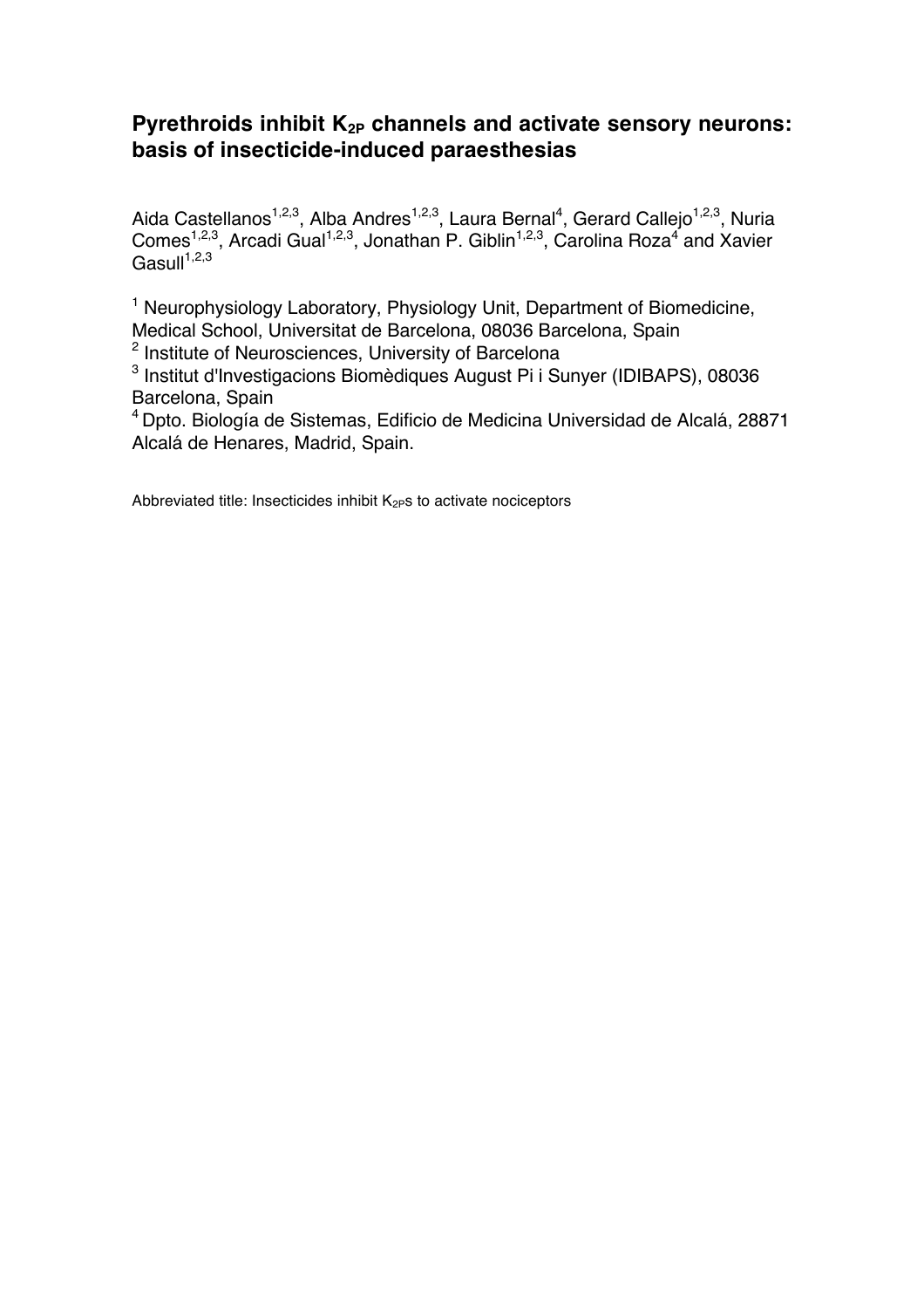# **Supplementary Figure 1: Tetramethrin-mediated Ca2+ increase is due to extracellular Ca2+ entry and it is independent of Ca2+ release from intracellular stores**

**A.** Examples of wild-type mouse DRG sensory neurons stimulated with Tetramethrin (TM, 20  $\mu$ M) in nominally Ca<sup>2+</sup>-free conditions and after reintroduction of  $Ca^{2+}$  into the extracellular solution. None of the neurons studied in  $Ca^{2+}$ -free conditions elicited a response (0 out of 126; 0%). Reintroduction of extracellular  $Ca^{2+}$  produced an increase in cytosolic  $Ca^{2+}$  in 70 out of 126 neurons (55.6%). Examples of two neurons activated by TM upon  $Ca<sup>2+</sup>$  reintroduction are shown in blue (with an oscillatory pattern) and orange (single  $Ca^{2+}$  peak). A TM non-responding neuron is shown in gray. Intracellular calcium was measured by Fura-2 ratiometric imaging as described in methods. **B.** DRG wild-type neurons stimulated with tetramethrin (20 μM) in the presence of thapsigargin (1 μM) to empty intracellular calcium stores. Neurons were challenged with thapsigargin which was kept in the bath for the whole duration of the experiment. Left: Quantification of the percentage of neurons responding to tetramethrin from a total of 57 cells. Right: Percentage of tetramethrinresponding cells showing an oscillatory calcium pattern or responding with a single calcium peak. **C.** Representative traces of wild-type mouse DRG sensory neurons treated with thapsigargin. Neurons were exposed to tetramethrin (20 μM), menthol (Men, 100 μM), AITC (100 μM), capsaicin (Cap, 1 μM) and KCl (not shown) and intracellular calcium was measured by Fura-2 ratiometric imaging.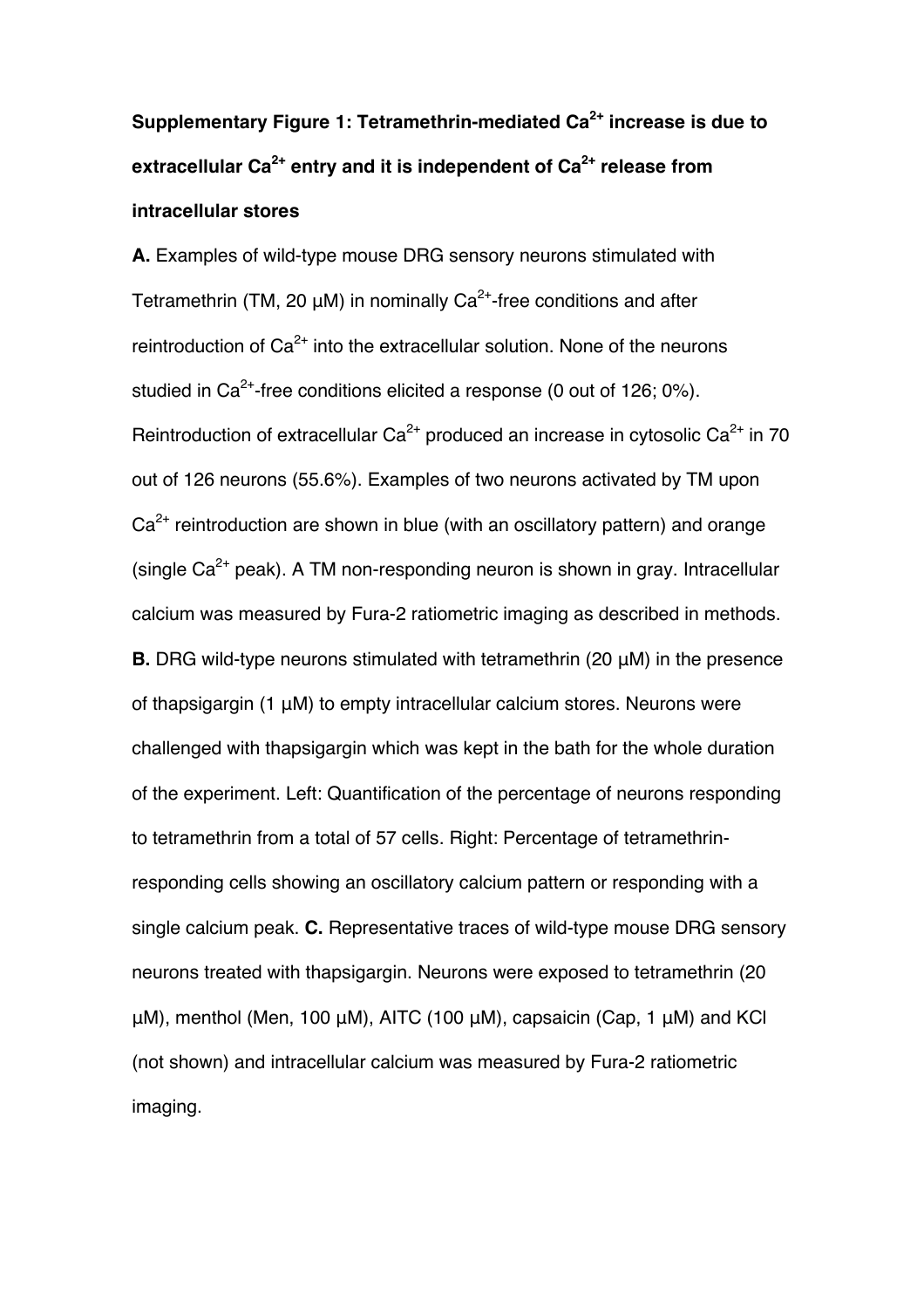



**C**

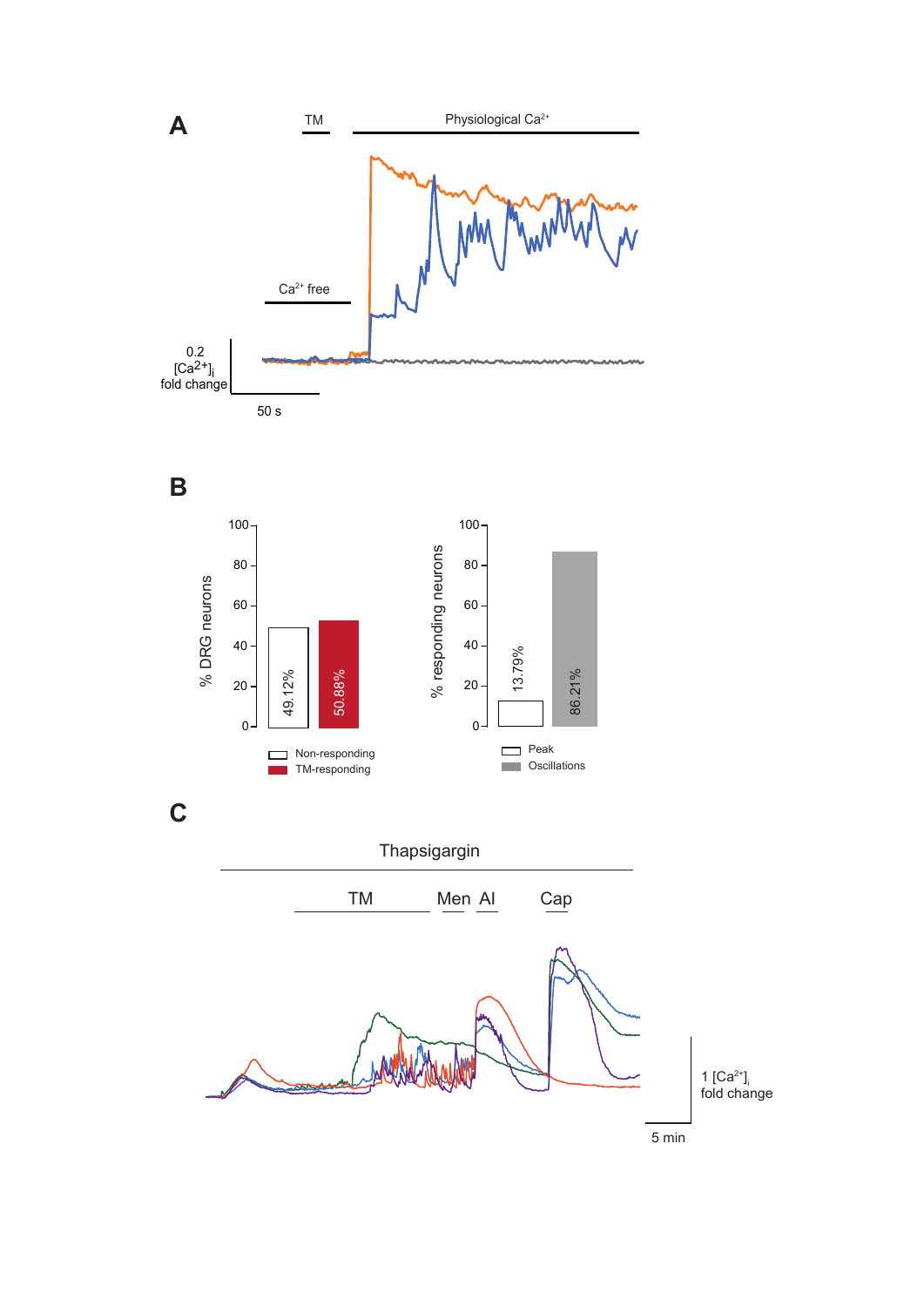#### **Supplementary Figure 2: Tetramethrin inhibits TRESK current in**

#### **membrane cell patches**

*Left:* Representative recording of a patch clamp recording in the outside-out configuration obtained in a HEK293 cell transfected with mouse TRESK. The TRESK current present in the membrane patch was recorded with a voltage ramp from -100 to +50 mV. Holding current was -60 mV. Solutions used were as described in methods for whole-cell patch clamp (physiological conditions). Tetramethrin (20 μM) application produced a significant reduction of the current. *Right:* quantification of TM inhibition of TRESK current. \*\*p<0.01 paired student's t-test (n=7 independent patches).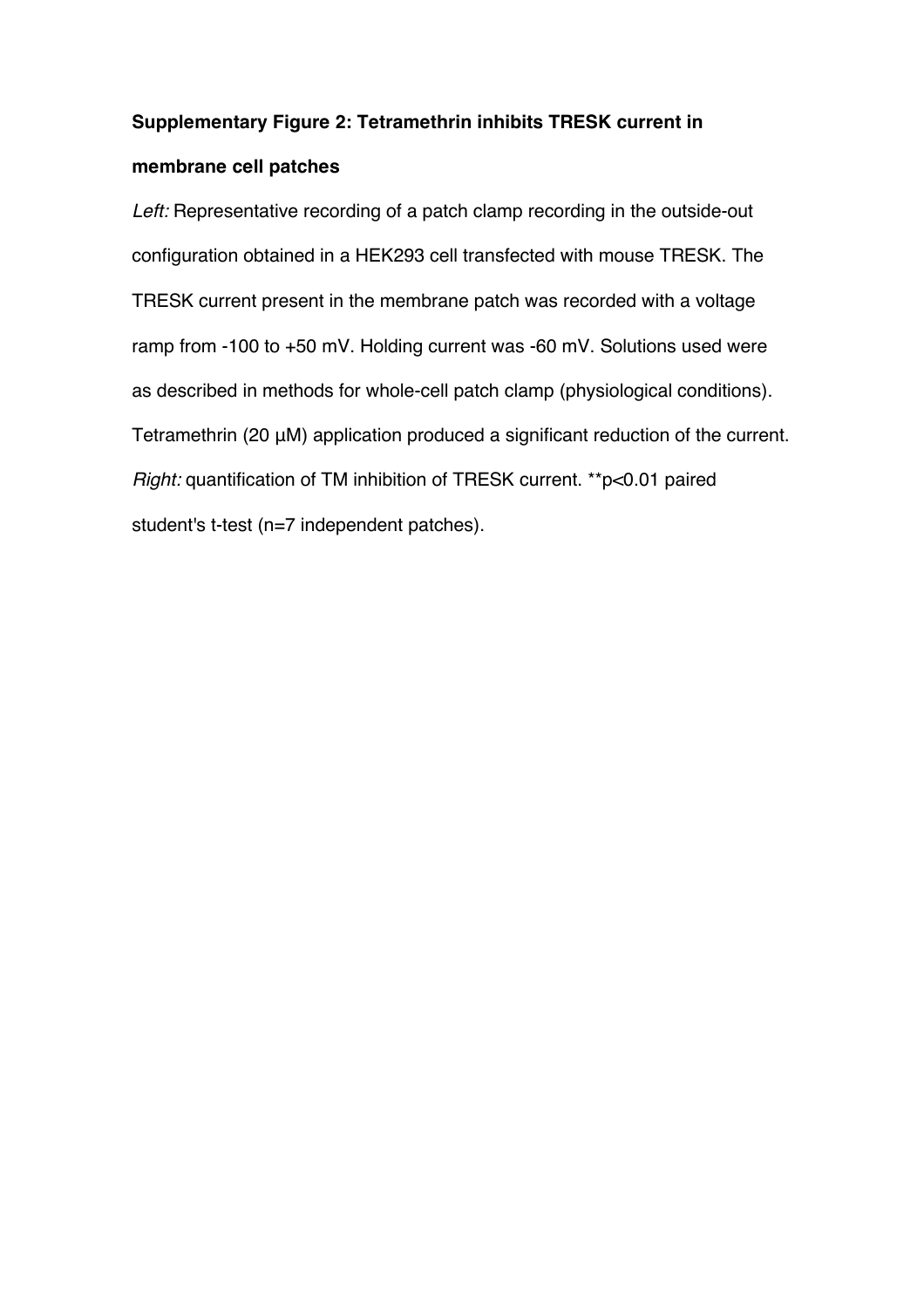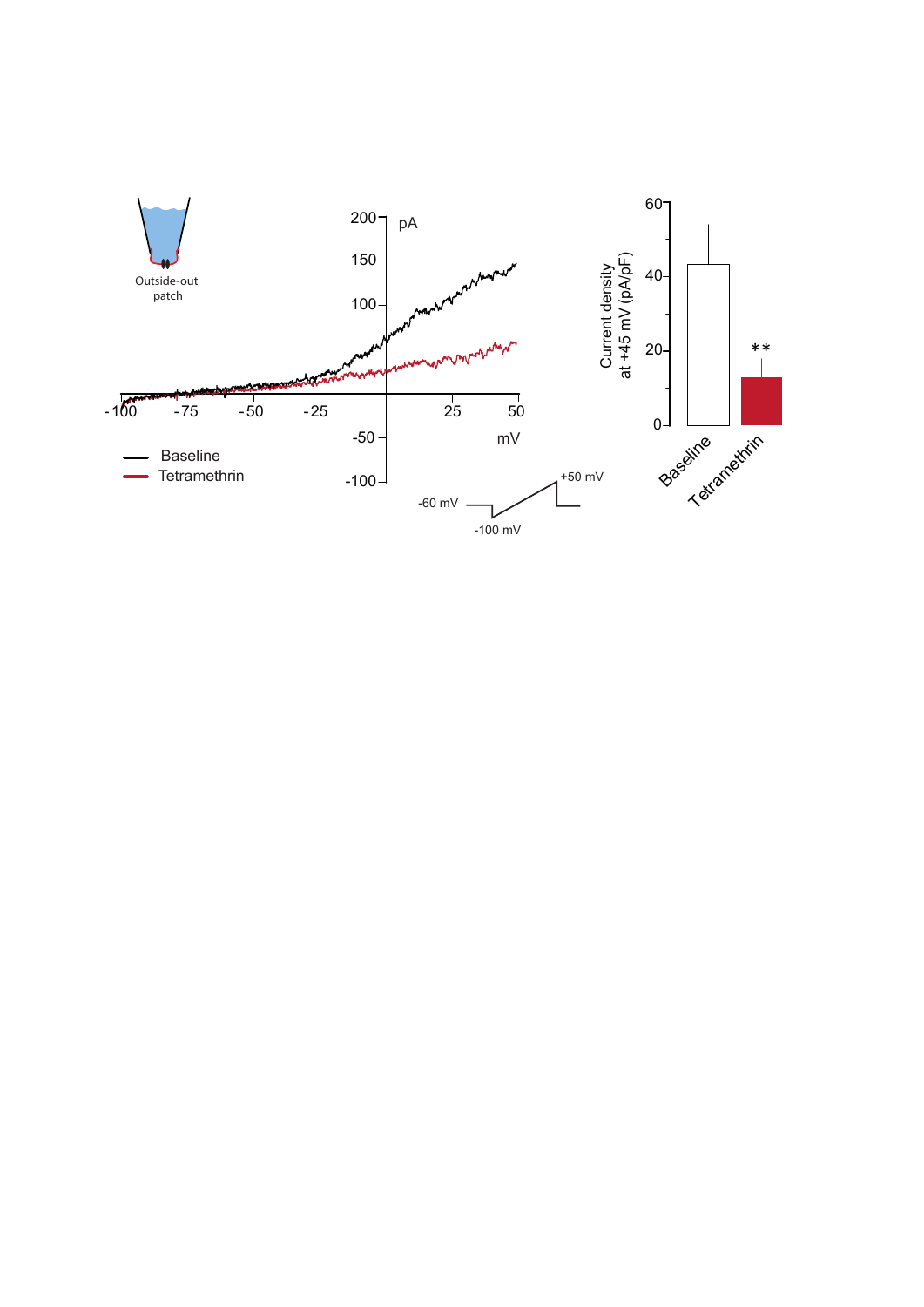## **Supplementary Figure 3: TRESK current enhancement by cloxyquin prevents neuronal activation by tetramethrin**

**A.** DRG wild-type neurons stimulated with tetramethrin (20 μM) in the presence of cloxyquin (50 μM), a TRESK channel activator. Neurons were pretreated for 5 min and cloxyquin was kept in the bath for the whole duration of the experiment. Left: Quantification of the percentage of neurons responding to tetramethrin from a total of 141 cells. Right: Percentage of tetramethrinresponding cells showing an oscillatory calcium pattern or responding with a single calcium peak. **B.** Representative traces of wild-type mouse DRG sensory neurons pretreated with cloxyquin. Neurons were exposed to tetramethrin (20 μM), menthol (Men, 100 μM), AITC (100 μM), capsaicin (Cap, 1 μM) and KCl (not shown) and intracellular calcium was measured by Fura-2 ratiometric imaging.